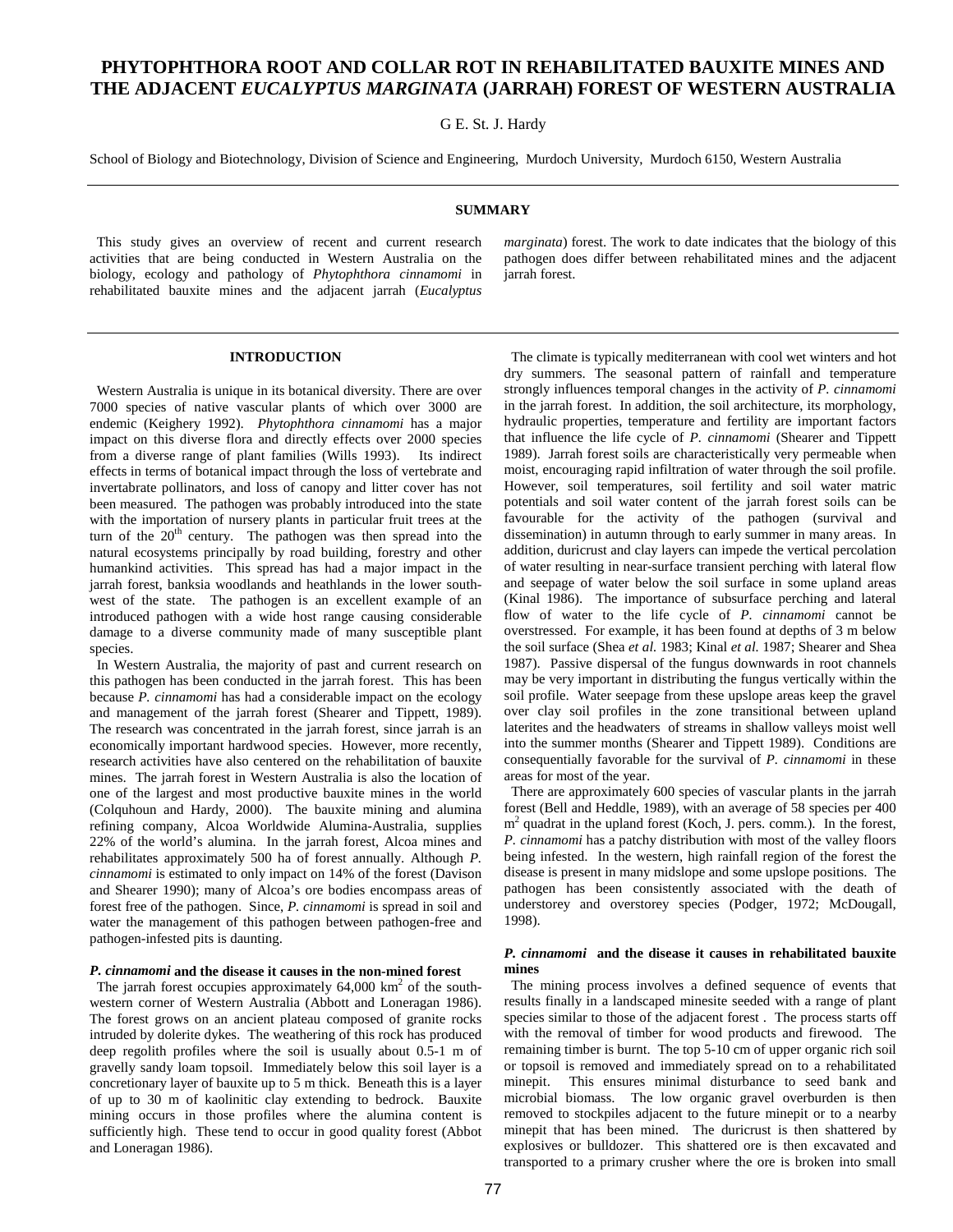pieces and then transported to the alumina refinery. Once mined, the pit has had 3-5 m of ore removed, it is landscaped to fit the topography of the adjacent non-mined forest. The overburden from stockpiles is returned and then the topsoil. The rehabilitated minepit is then ripped with a winged tine to a depth of 1.2 m on the contour at 2 m spacing in a pattern that ensures no surface water from the pit enters adjacent forest. Ripping encourages the vertical infiltration of rainfall, decreases the risks of surface water ponding, minimizes surface water flow and provides vertical and horizontal cracks in the surface profile to enable roots to penetrate into the soil profile. Once ripped the pit is seeded with seed collected from adjacent forest. The process of mining and rehabilitation has been described in more detail by Colquhoun and Hardy (2000).

 The mining process has therefore resulted in a substantial change in the forest. It has removed the duricrust layer and caprock. There has been a major disturbance of the organic rich topsoil and the age of plants is uniform. The disease triangle (Figure 1) outlines how the mining process has changed the host and environment relationships with *P. cinnamomi* and the diseases it causes.

 In order to understand how *P. cinnamomi* was killing jarrah in pits, it was decided to sample young trees showing very early symptoms of stress. Symptoms included slight yellowing and purpling of the foliage. Unexpectedly, these trees has lesioned collar tissue at, or just above the soil line. At no time were roots necrotic in the absence of necrotic collars or lignotubers (Hardy *et al.* 1996). These results were in contrast to those from the jarrah forest which clearly show that it is the roots of jarrah that become infested (Shearer and Tippett 1989). It is for this reason we now consider *P. cinnamomi* as a root and collar rot pathogen (Colquhoun and Hardy, 2000). In the forest, it is believed that the pathogen most likely enters through the roots of primary structure or wounds and gradually moves up to lateral roots and the collars (Shearer and Tippett 1989).



Figure 1. Disease triangle of *Phytophthora cinnamomi* in rehabilitated bauxite mines

 Therefore, we (Hardy and Colquhoun, unpublished data) decided to test the null hypothesis that 'in rehabilitated bauxite mines, roots become infected and plants die as a result of the pathogen moving up the roots into the collars and girdle the stem'. A large trial was established in an uninfested minepit. In all, three hundred and sixty large bags which allowed water movement, but prevented large root growth through the bags were filled with minesite soil and buried in the minepit. Two six-month old jarrah seedlings were planted into the bags. At the time of planting three 19 X 600 mm hollow plastic tubes were placed at even spacing vertically into the bags. After 6 months, one seedling was removed from each bag. Approximately, 12 and 18 months after planting (the following spring and autumn) wooden plugs (20 mm x 12-18 mm dia.) colonised with *P. cinnamomi* were placed at different depths in the bags by removing the tubes and inserting the plugs. This ensured that minimal soil disturbance and root damage occurred. Once inoculated the bags were harvested 2, 4, and 8 weeks after inoculation or when symptoms were observed. At harvest, the bags were gently removed from the surrounding soil with a mechanical excavator and the soil around the trees was removed with care by hand to expose roots and plugs, respectively. The types of roots (fine, lateral or tap) which were in contact with the plugs, the presence and absence of lesions and the recovery of *P. cinnamomi* from the roots and plugs were recorded. At no time over 2 years were disease symptoms or the presence of lesions recorded. *P. cinnamomi* was never recovered from any plant material including those roots which were in contact with the inoculum plugs. This was despite *P. cinnamomi* being recovered in all cases from the inoculum plugs for the duration of the trial. Therefore, these observations confirmed our initial survey which indicated that in rehabilitated minepits roots do not readily become infected.

 We therefore, instigated a study to determine if zoospores were able to infect and colonise jarrah through the periderm of non-wounded stems under conditions of temporary waterlogging. Trials were conducted in the glasshouse and field which mimicked temporary inundation or ponding of lower stems. This involved placing inoculum receptacles around the stems of trees into which motile zoospore suspensions of *P. cinnamomi* could be were placed. These studies (O'Gara 1999; O'Gara et al. 1996) clearly indicated that 100% of trees inoculated in this fashion became infected and that wounding was not required for the infection process to occur. These studies also showed that only short periods of ponding (2 days) was required for infection to occur. Another study showed that in the field these ponds were never hypoxic (Burgess *et al.*1999a).

 In the 1980's a program was established by Alcoa, Murdoch University and CALM to select jarrah trees surviving in 'graveyard' sites. Seeds from these resistant clones were collected, propagated and screened for resistance against isolates of *P. cinnamomi* (Stukely and Crane, 1994). The most resistant seedlings were clonally propagated through tissue culture (McComb et al. 1990; 1992). Ninety-eight clones of jarrah that demonstrate resistance to *P. cinnamomi* in the glasshouse have been tissue cultured. Field trials have been established to check the field resistance of these clones. This involves planting clonal trees on a range of sites and inoculating the soil surrounding each plant with wooded plugs colonised with 4 isolates of *P. cinnamomi.* Since resistance to *P. cinnamomi* is a highly heritable trait (Stukely and Crane 1994), seed orchards have been established to produce plants that are cheaper than the average cost of US\$4 a clonal plant.

 However, despite the success of the clonal jarrah program we still had concerns about the long-term survival of these clones in PRCP sites. These concerns were raised from our observations that there is a large variation in the pathogenicity of isolates of *P. cinnamomi* with some isolates being significantly more pathogenic that the isolates which were originally used to screen for resistance. Our concerns were also increased by the observation that temporary ponding in certain rehabilitated pits in the presence of the pathogen resulted in stem not root infection. We also felt that temporary waterlogging and/or hypoxia might predispose the resistant clones to PRCR. We also wanted to determine whether older plants (6-7 years old) remained resistant to the pathogen, since all the earlier screenings had been conducted on approximately one-year-old plants. Finally, we wanted to confirm earlier observations that there was still a good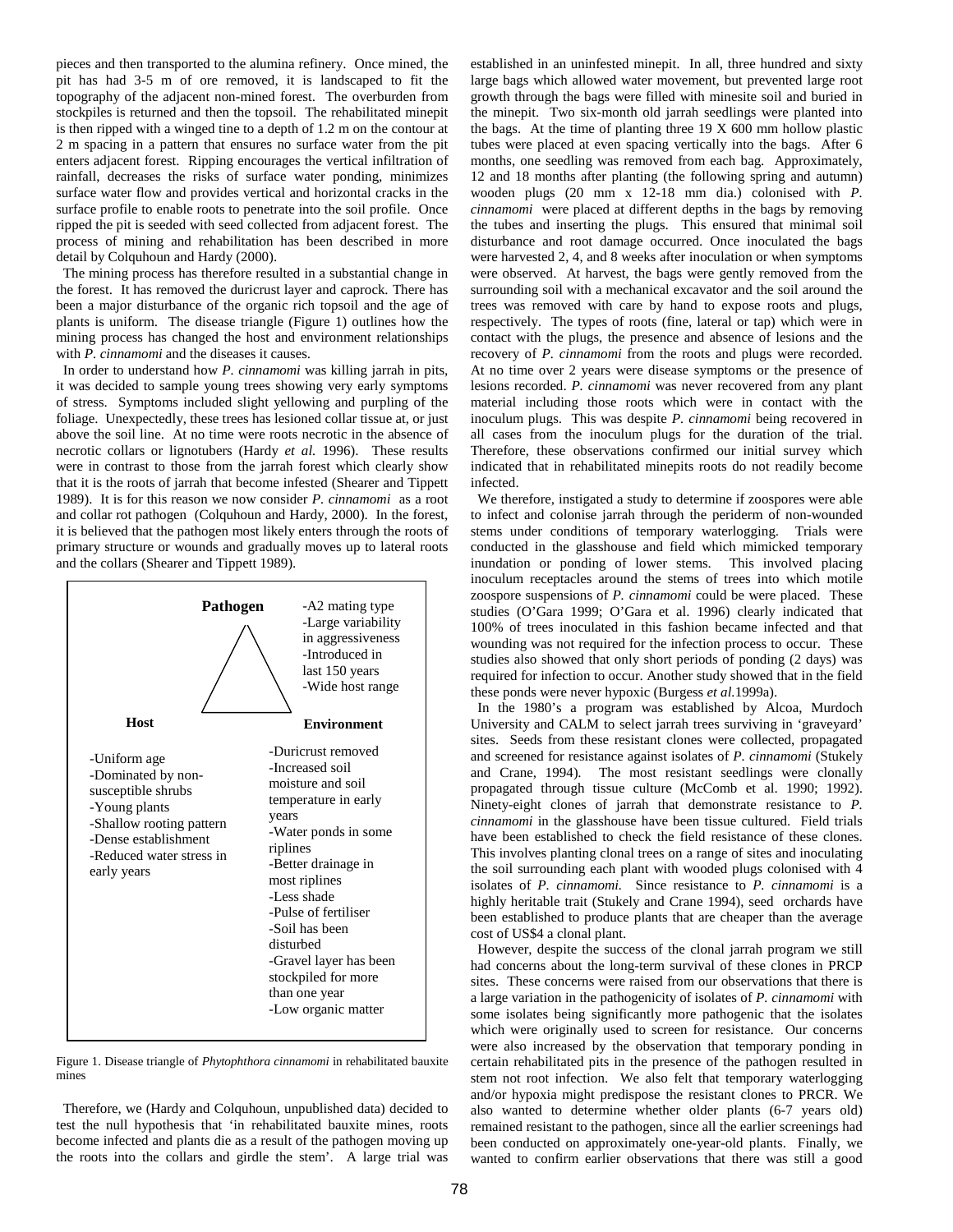correlation between resistance in plants inoculated in the stems compared to root inoculation. Original selection of resistant clones had been based on underbark inoculation of stems in seedling jarrah that had been shown to compare favourably with root inoculation.

 With our early field trial to determine how jarrah were becoming infected in minepits we had collected a large range of *P. cinnamomi* isolates from diseased and dying jarrah and marri trees (Hardy et al. 1996). Initial morphological studies indicated that isolates from marri and jarrah were slightly different from each other in oogonial and sporangial characteristics. However, this was not found to be the case although we did find that *P. cinnamomi* was able to produce multiple paragynous antheridia in addition to the amphigynous antheridium (Hüberli et al. 1997a; 1997b).

 The pathogenicity of 84 isolates form marri and jarrah was then assessed in a number of trials. (i) The 84 isolates were screened on one year-old excised marri and jarrah stems over 3 days under controlled laboratory conditions. The results indicated that the isolates were equally pathogenic on marri or jarrah, regardless of their original host (Hüberli , Tommerup and Hardy, unpublished). However, the isolates did vary significantly in pathogenicity. (ii) All 84 isolates were then screened for pathogenicity in an evaporatively cooled glasshouse inoculation trial of a resistant jarrah clone (6 replicate plants per isolate). (iii) Ten isolates ranging in pathogenicity (4, 4 and 2 isolates highly, moderately and weakly pathogenic, respectively) were then screened on 2 resistant and 1 susceptible clone in climatically controlled phytotrons under a range of temperature regimes (15, 20, 25 and 32 °C) with plants either underbark inoculated or inoculated with zoospores. (iv) In the field, a range of 1 and 6 year old clonal plants of varying resistance (4 RR and 2 SS clones and seedlings) where underbark inoculated with one highly pathogenic and one weakly pathogenic isolate of *P. cinnamomi* selected from the previous trial. (v) Finally, we examined *in planta* the relationship between lesion development on roots and stems of resistant and susceptible clonal trees after underbark inoculation (Hüberli , unpublished).

Plants were either underbark inoculated or inoculated with zoospores using the methodology of O'Gara et al. (1996). Briefly, plants were underbark inoculated with *P. cinnamomi* colonised Miracloth (Calobiochem, USA) discs  $(5 \text{ mm}^2 \text{ in glasshouse studies or})$ 5 cm<sup>2</sup> in field studies), whilst motile zoospores were placed into plastic receptacles on the collars of plants. There was a large variability in the pathogenicity of the 84 isolates when excised stems of jarrah were inoculated and harvested 3-4 days later. This observation was repeated when the single clonal line of 18 month-old jarrah was underbark inoculated in stems *in situ*. However, there was not a good correlation in pathogenicity between isolates inoculated into excised stems and those inoculated *in planta* with zoospores or colonised Miracloth discs. There was, however, a good correlation between zoospore inoculation and underbark inoculation. In the glasshouse inoculation trial, the most pathogenic isolate killed all trees within 5 weeks. In contrast, the least pathogenic isolate failed to kill any plants during the 26 week trial period. In the temperature controlled phytotron trial the two resistant clones died as rapidly as the susceptible clone at 28 °C, whilst at 20 °C the susceptible clone died significantly faster than the resistant clones (Hüberli et al. 1998). In the 1 and 6 year-old field trials, one resistant clone was more susceptible than the susceptible clones, whilst seedling trees were more susceptible than the *P. cinnamomi* susceptible clones. However, no differences were observed in pathogenicity between the two isolates. To date there does not appear to be a difference in susceptibility between the 1 year old and 6 year old clonal plants. Finally, a good relationship was found between lesion development in the stems and roots of the jarrah plants. This was heartening as it continues to justify the use of stems to screen for resistant jarrah plants.

 Our work has also shown that there is a large variation in the pathogenicity between isolates of *P. cinnamomi* (O'Gara *et al.* 1997; Hüberli *et al.* 2000). It appears that host-environment interactions influence the pathogen as to whether it will express itself as a

biotroph or a necrotroph. We have also shown that measuring lesion lengths as a means of determining pathogenicity is inappropriate. Often an isolate under a given set of conditions (for example, temperature and host water status) can colonise the host extensively with only a very small lesion apparent. Another isolate under the same set of conditions can produce large lesions and little colonisation of tissue beyond the lesion. The former isolate in the past might have been considered less pathogenic than the latter. Yet under field conditions be the more aggressive of the two. This observation has management implications. For example, the screening process used to select resistant jarrah for clonal production has only used a few isolates. These isolates are intermediate in their pathogenicity, as a consequence the selection process has not been rigorous enough. At present we are trying to elucidate how the host and the environment interact with a range of isolates of *P. cinnamomi* to influence the expression of the pathogen as a necrotroph or biotroph. It is apparent that isolates of *P. cinnamomi* are extremely 'plastic' in their ability to express themselves as pathogens. This plasticity varies considerably with changes in the host and the environment, and it is this characteristic that probably helps account for the pathogen having such a wide host range across the lower south-west of Western Australia and elsewhere. Essentially, conditions under which one isolate is pathogenic another might not be pathogenic, however, as conditions change their ability to act as pathogens might change. Tommerup et al (2000) discuss the genetics and inheritance of these traits and their implications.

 An aeroponics system was developed which allowed the roots of clonal or seedling plants to be readily subjected to hypoxia (2 mg  $O_2$ ) l<sup>-1</sup>) or anoxia. The system allows for the roots and stems to be easily accessible for inoculation with zoospores, non-destructive monitoring and harvest for enzyme and histological studies (Burgess and Hardy, 1996; Burgess et al. 1997; 1998). When plants were inoculated in the stems using the inoculum receptacle technique of O'Gara et al. (1996), colonisation by the pathogen extended further up the stems in a resistant clone than in a susceptible clone subjected to hypoxia rather than normal oxygen levels (Burgess et al. 1999b). This result was surprising as a much higher concentration of soluble phenolics leached into the inoculum receptacles from the resistant compared to the susceptible clones. Neither the duration of root hypoxia nor the timing of root hypoxia in relation to the ponding affected the final extent of stem colonisation by *P. cinnamomi.* If root hypoxia was imposed before inoculation the plants were stessed and the pathogen entered the stem rapidly; if hypoxia was imposed after ponding and inoculation, then the pathogen, which was present on the stem, was able to take advantage of the induced stress and penetrate rapidly

 The activity of enzymes involved in the phenylpropanoid pathway (PAL, 4-Cl, CAD) were monitored in plants that were subjected to hypoxia or normal oxygen conditions in the absence or presence of the pathogen (Burgess et al. 1999c). Root hypoxia induced activity of these enzymes and their products in stems of the plants. Colonisation by *P. cinnamomi* further increased the activity of these enzymes. Actual levels of enzyme activity were higher in plants exposed to hypoxia, however, the relative increase in enzyme activity in response to the pathogen was greater in control plants grown under normal conditions. Peroxidase induction appeared to reflect tissue damage rather that plant defence. Overall, plants subjected to hypoxia were less able to switch on rapid defence responses against the pathogen.

 Another study that also used the aeroponics system, examined the effects of varying periods of hypoxia (0, 2, 5, 11 or 29 days) on the roots of a resistant *E. marginata* clone before being inoculated with zoospores of *P. cinnamomi.* A similar set of roots was inoculated 3 days after the hypoxia treatments. All hypoxia treatments reduced root extension. However, 6 days after the hypoxia treatments, root extension had returned to normal for roots that had been exposed to 5 days of hypoxia, while for roots exposed to 11 or 29 days, extension was half the normal rate. Exposure to hypoxia for 5, 11 or 29 days was shown to reduce cell division, but not cell expansion. In the case of roots exposed to 3 days of hypoxia, the apical meristem appeared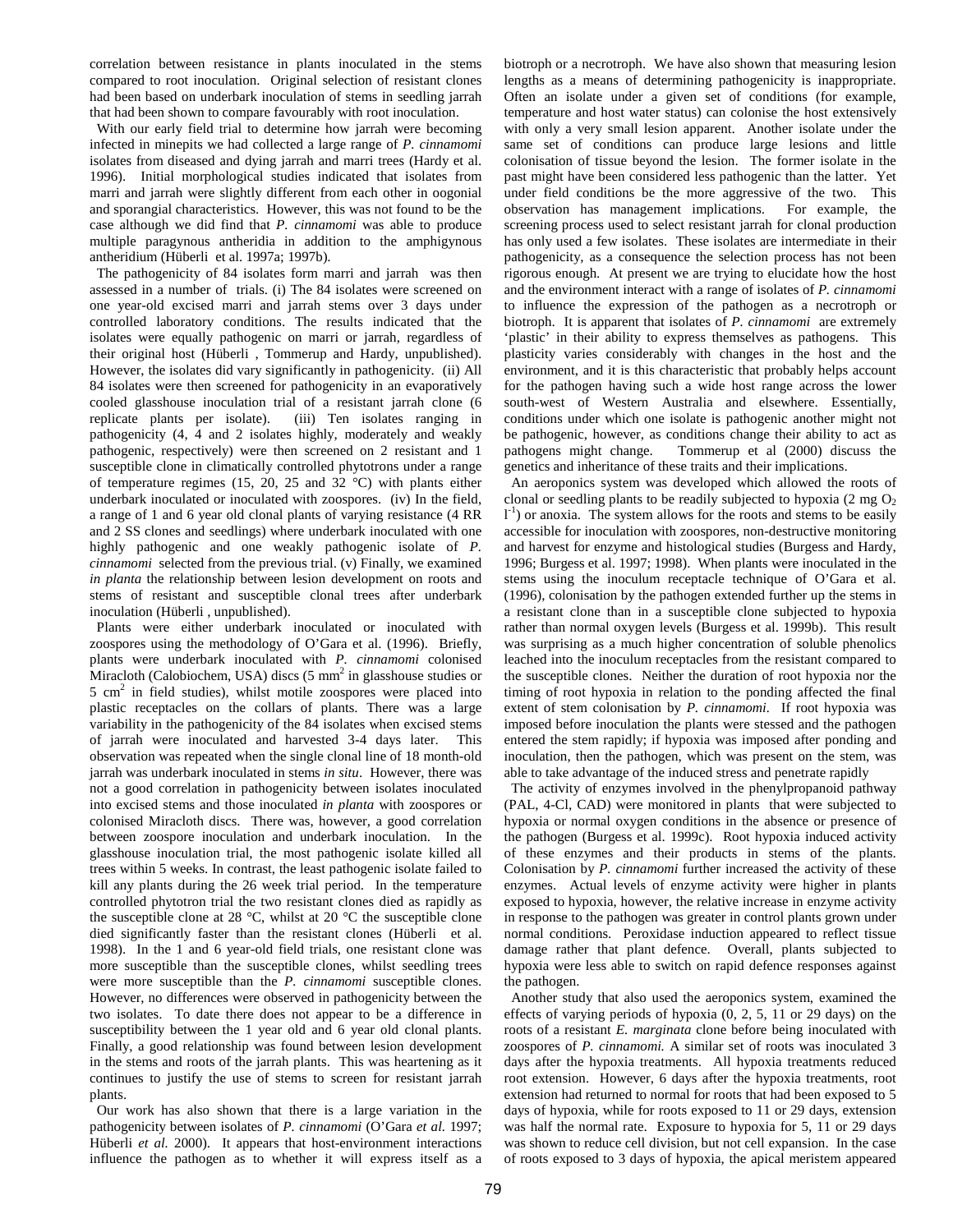normal at the end of the treatment, but 3 days after the return to normal oxygen conditions many of the apical meristems had died. Thus, *E. marginata* roots have an acclimatization period to hypoxia of between 2 and 5 days, after which they can tolerate hypoxia for extended periods. (Burgess et al. 1999c). Root extension ceased when a lesion developed. A hypoxic pretreatment effected lesion development posthypoxia by reducing the number of roots that became infected and any lesions that developed were significantly (P<0.05) smaller than those that developed under normal oxygen conditions. Six days after the resumption of normal oxygen conditions, lesion development in roots exposed to 5 days of hypoxia had returned to normal, while for roots that had been exposed to 2, 11 or 29 days of hypoxia, the lesions that developed were still significantly smaller. Therefore, root tips of jarrah exposed to hypoxia and then returned to normal oxygen conditions were more resistant to invasion by *P. cinnamomi* than roots grown under normal oxygen conditions. The study suggested that *P. cinnamomi* was only able to enter roots and infect through actively growing apices.

## **Current Research Activities**

 At present, we have a number of other studies in place. One study is determining the effects of drought on disease development after infection. Previous studies have shown that once bark moisture drops, *E. marginata* is able to contain lesion development (Tippett and Hill 1983; Tippet et al. 1987 ; Bunny et al. 1995). There is some concern that if the south-west of Western Australia starts to experience summer rainfall events, a predicted result of the greenhouse effect, then we will experience more deaths of jarrah. The study involves subjecting 2 year old clonal jarrah resistant or susceptible to *P. cinnamomi* to continuous watering, withholding water over summer (drought), or mimicking a summer rainfall event after inoculation with *P. cinnamomi* in spring*.* Plants are being harvested monthly over 2 years and rated for disease status. If continuous watering or summer rainfall events do increase deaths in jarrah on rehabilitated mines, it will be necessary to develop strategies to reduce this impact.

 Another study is examining the long-term survival of *P. cinnamomi* in rehabilitated mines and adjacent jarrah forest. It is looking at saprophytic ability, potential exogenous and endogenous dormancy of chlamydospores and the effects of environmental factors on survival. Outcomes of this trial will be helpful in reducing the spread of *P. cinnamomi* in stockpiled topsoil or during the movement of soil and vehicles during the mining process.

 Monitoring of rehabilitated bauxite mines for plant deaths caused by *P. cinnamomi* has indicated that deaths are less prevalent in areas where *Acacia* species are abundant. In the jarrah forest it has been observed that understorey dominated by *Acacia* species significantly changes the soil environment to one with a greater suppressive effect on the population levels of the pathogen (Shearer and Tippett, 1987). Therefore, we are examining the impact of a range of *Acacia* species on disease impact, sporangial production and zoospore release and survival of *P. cinnamomi* in rehabilitated minesite soils in the pits and in glasshouse studies.

 The impact of *P. cinnamomi* is a major concern to the management of natural plant communities and rehabilitated communities during and after mining in Western Australia. This concern arises from the fact that this introduced pathogen has a wide host range which includes jarrah, the dominant tree species of the jarrah forest and many other understory species that make up key structural components of the forest. In order to effectively manage all the structural components of the vegetation in rehabilitated mines it is important to understand the dynamics of the pathogen and ascertain how this differs from the adjacent forest. This knowledge will assist managers to effectively reduce the impacts of *P. cinnamomi* in natural plant communities*.*

## **ACKNOWLEDGEMENTS**

I would like to thank Emer O'Gara, Keith McDougall, Daniel

Hüberli, Sarah Collins and Anne Lucus whose work has been mentioned in this paper, and Ian Colquhoun, Inez Tommerup and Bryan Shearer for their support and input over the years.

# **REFERENCES**

**Abbott, I., and Loneragan, O. W.** (1986). Ecology of jarrah (*Eucalyptus marginata*) in the northern jarrah forest of Western Australia. Department of Conservation and Land Management, Perth, Australia. Bulletin No. 1.

**Bell, D. T., and Heddle, E. M.** (1989). Floristics, morphology and vegetation diversity. Pages 53-66 in: The Jarrah Forest. A Complex Mediterranean ecosystem. B. Dell, J. J. Havel and N. Malajczuk eds., Kluwer Academic Publishers, The Netherlands.

**Bunny, F. J., Crombie, D. S. and Williams, M. R.** (1995). Growth of lesions of *Phytophthora cinnamomi* in stems and roots of jarrah (*Eucalyptus marginata*) in relation to rainfall and stand density in mediterranean forest of Western Australia. *Canadian Journal of Forest Research* **25,** 961-969.

**Burgess, T., and Hardy, G. E. St. J.** (1996). Effect of low oxygen on peroxidase activity in roots of clonal *Eucalyptus marginata* infected with *Phytophthora cinnamomi*. Phytopathology 86:S102 (Abstract).

**Burgess, T., McComb, J. A., and Hardy, G. St. J.** (1997). Responses of *Eucalyptus marginata* to simulated waterlogging and *Phytophthora cinnamomi* infection. Acta Hortic. **447**, 401-406.

**Burgess, T., McComb, J., Hardy, G.** (1998). The use of aeroponic chambers to study the influence of low oxygen levels on root and lesion development of *Eucalyptus marginata* Donn. Ex Smith infected with *Phytophthora cinnamomi* Rands. Plant Dis. 82:368-373.

**Burgess, T., Collins, S., Hardy, G. E. St. J., Colquhoun, I. J., and McComb, J. A.** (1999a). A survey of the frequency, duration and oxygen content of surface and sub-surface water in rehabilitated mined areas at Huntly mine. Alcoa World Alumina Australia Research Bulletin No. 29, Applecross, Australia.

**Burgess, T., Hardy, G.E.St.J., McComb, J.A., and Colquhoun, I.** (1999b). Effects of hypoxia on root morphology and lesion development in *Eucalyptus marginata* infected with *Phytophthora cinnamomi. Plant Pathology* **48,** 786-796.

**Burgess, T., McComb, J.A., Colquhoun, I. and Hardy, G.E.St.J.** (1999c). Increased susceptibility of *Eucalyptus marginata* to stem infection by *Phytophthora cinnamomi* resulting from root hypoxia. *Plant Pathology* **48,** 797-806.

**Colquhoun, I. J. and Hardy, G. E. St J.** (2000). Managing the risks of *Phytophthora* root and collar rot during bauxite mining in the *Eucalyptus marginata* (jarrah) forest of Western Australia *Plant Disease* **84,**

**Davison, E. M., and Shearer B. L.** (1990). *Phytophthora* spp. in indigenous forests in Australia and New Zealand. N.Z. J. Forest Science **19**; 277-289.

**Hardy, G. E. St. J., Colquhoun, I. J., and Nielsen, P. (**1996). The early development of dieback disease in *Eucalyptus marginata* and *Eucalyptus calophylla* growing in rehabilitated bauxite mined areas. Plant Path. **45**; 944-955.

**Hardy, G. E. St J., Colquhoun, I. J. and Shearer, B. L.** (2000). This publication

**Hüberli, D., Hardy, G. E. St J. and Tommerup, I. C.** (1997a). Morphological and physiological characteristics of two *Phytophthora cinnamomi* populations *Eleventh Biennial Australasian Plant Pathology Society Conference* Perth. p. 307.

**Hüberli, D., Tommerup, I. C. and Hardy, G. E. St J.** (1997b). The role of paragynous and amphigynous antheridia in sexual reproduction of *Phytophthora cinnamomi*. *Mycological Research* **101,** 1383-1388.

**Hüberli, D., Tommerup, I. C., Hardy, G. E. St J. and Colquhoun, I. J.** (1998). Temperature changes resistance of *Eucalyptus marginata* to *Phytophthora cinnamomi. Seventh International Conference of Plant Pathology*, Edinburgh, Scotland. p. 2.5.4.